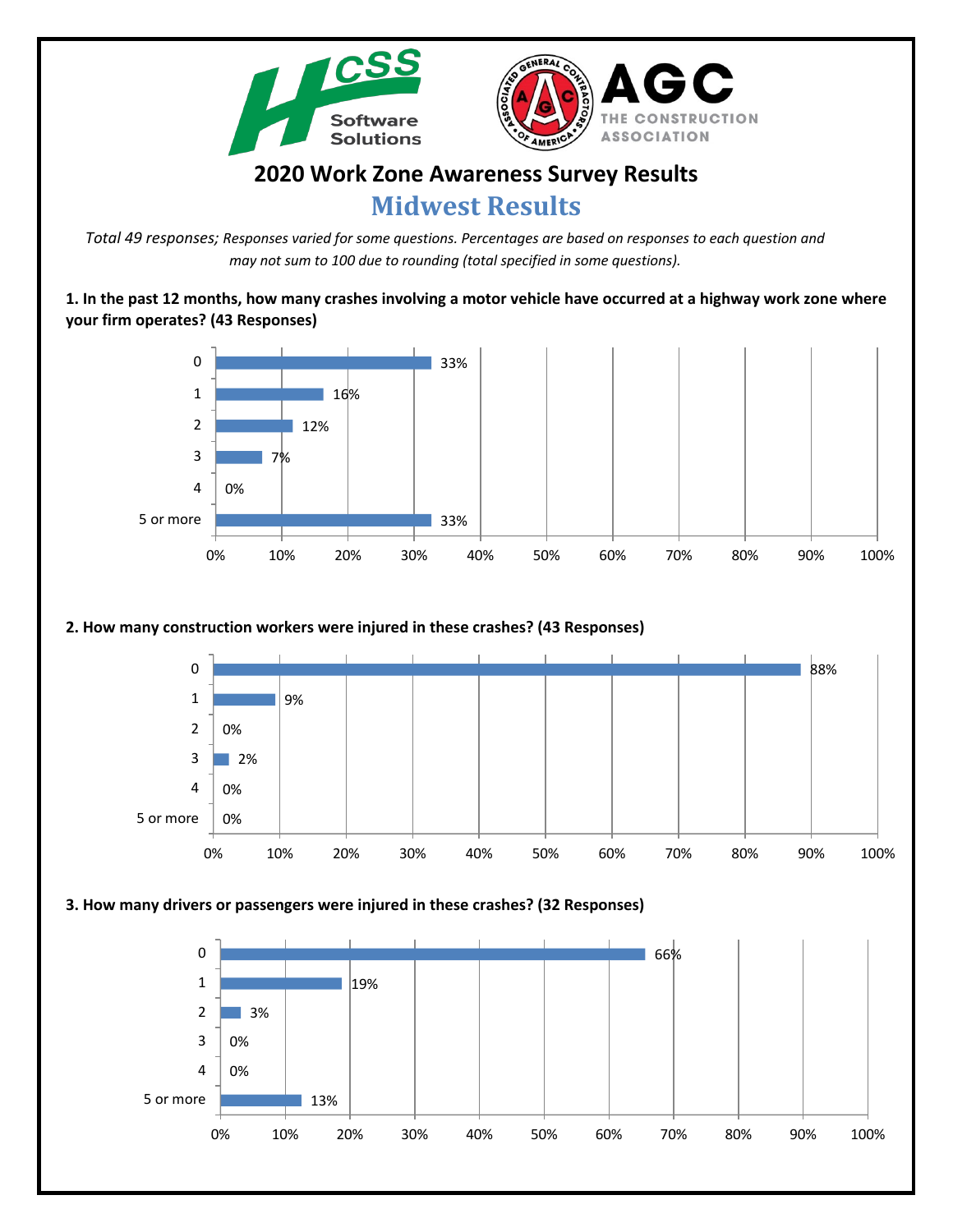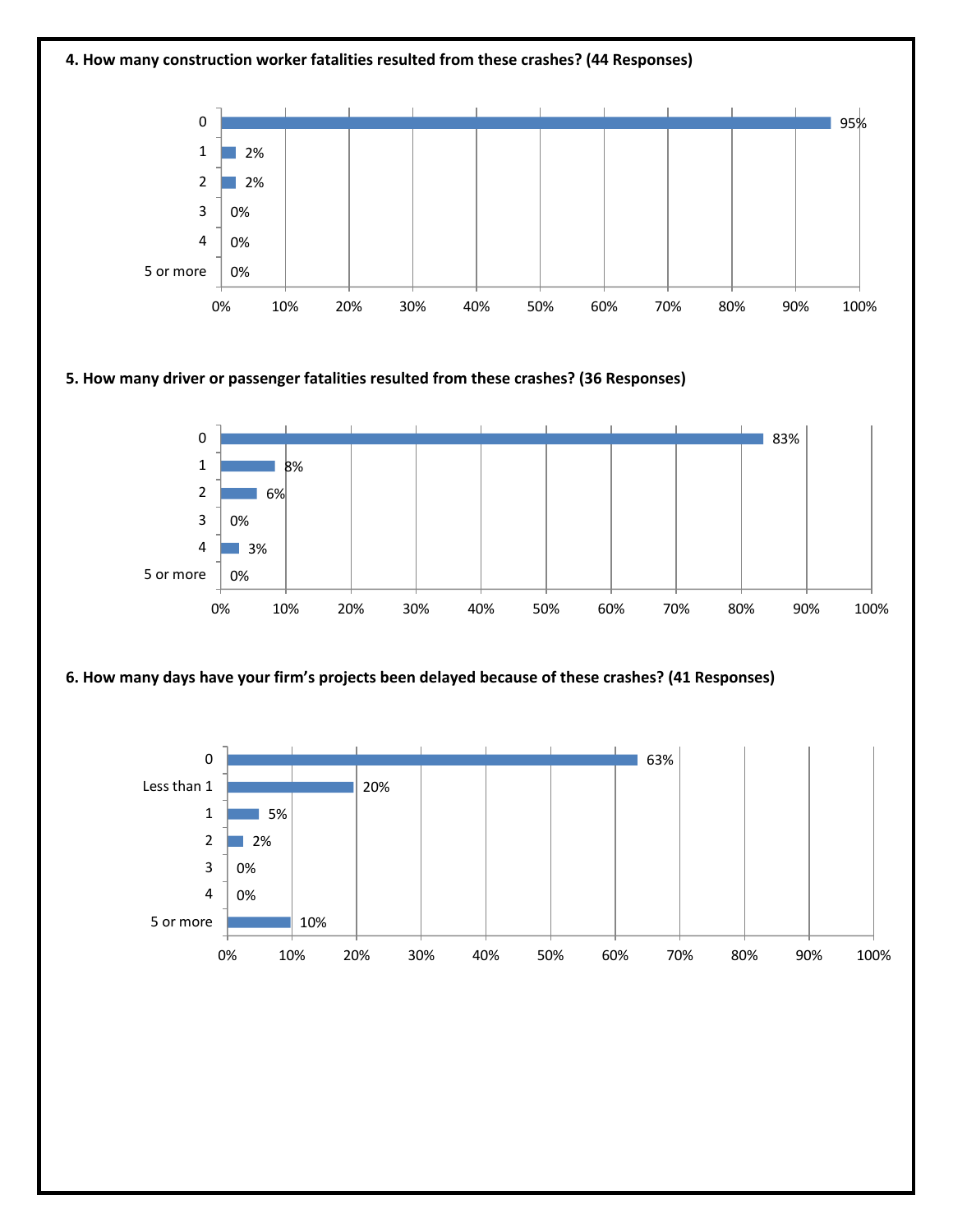# **7. How have changes in highway traffic levels since the coronavirus impacted safety in highway work zones? (49 Responses)**



## **8. In your opinion, how much of a risk are highway work zone crashes now compared to a decade ago? (48 Responses)**



**9. Why do you think highway work zone construction is more dangerous today compared to a decade ago? (Check all that apply) (34 Responses)**

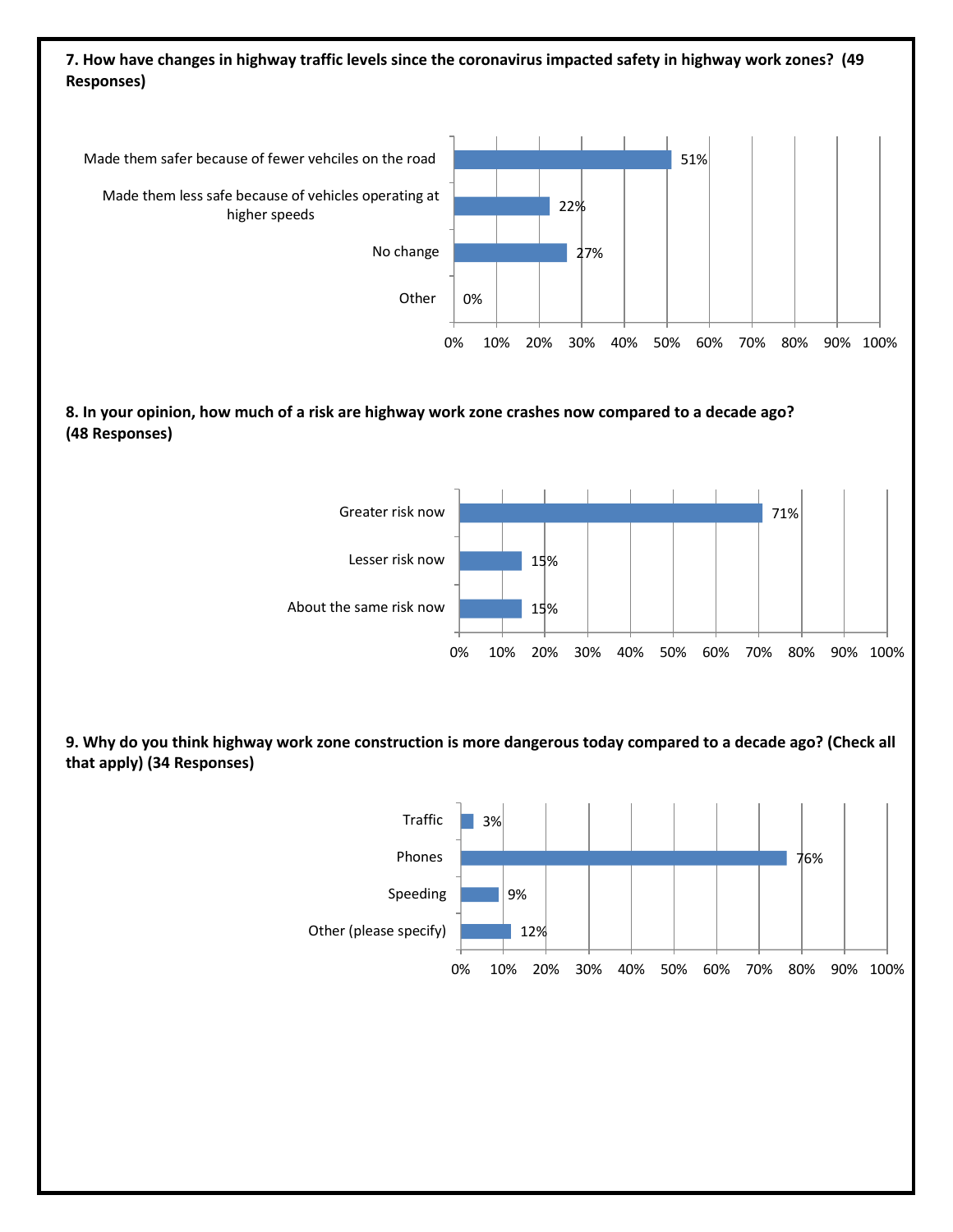# **10. Would any of these measures help reduce the number of highway work zone crashes, injuries and/or fatalities? (Check all that apply) (49 Responses)**



**11. Is there a particular time of day where motorist intrusion into work zones occurs most often? (49 Responses)**